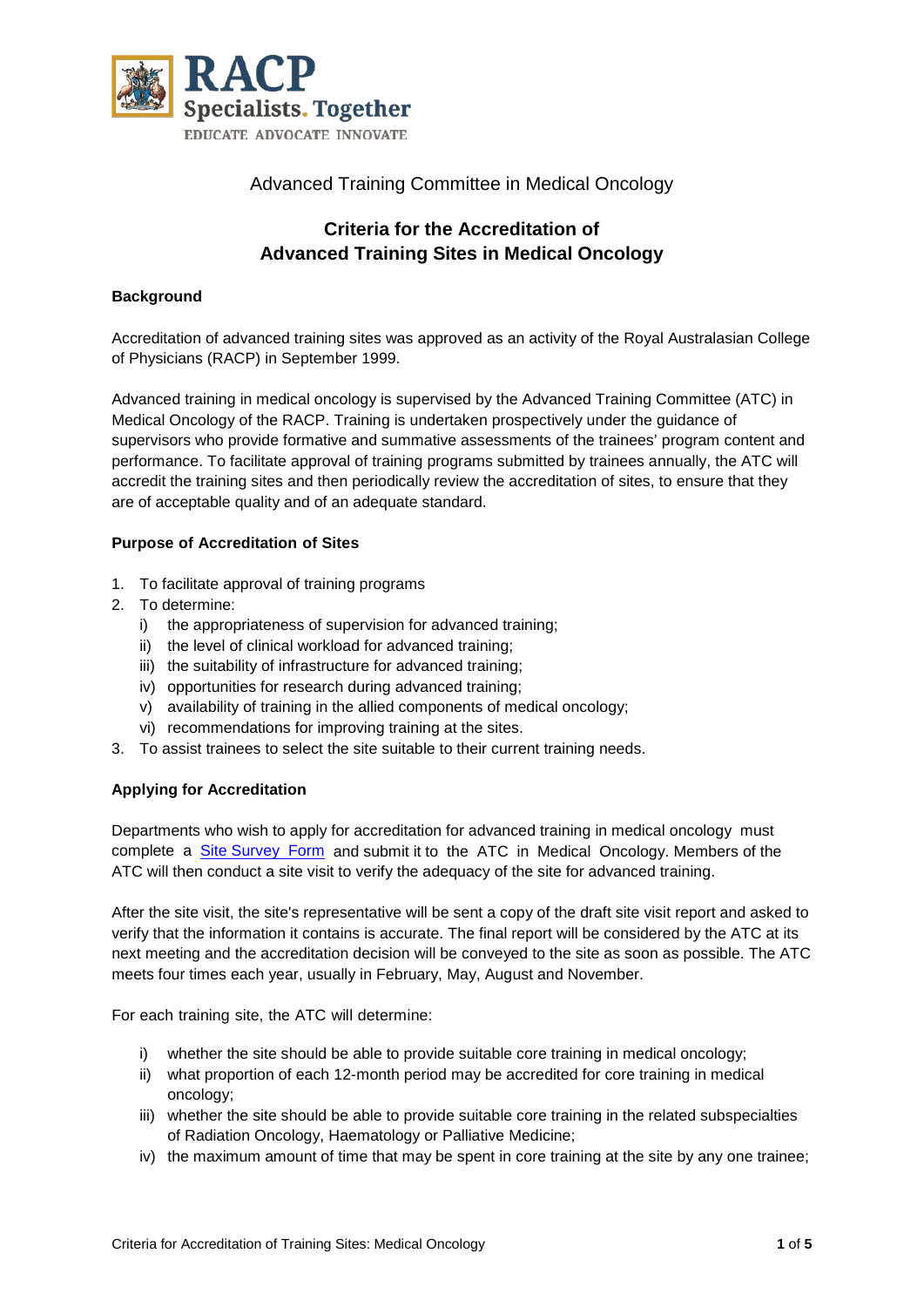- v) the maximum number of trainees that may be approved for core training at the site at any one time;
- vi) when the accreditation status of the site will next be reviewed.

#### **Accreditation Cycle**

The ATC reviews the accreditation status of each site every five years, unless otherwise specified (see "Conditional Accreditation" below). The process for a site review is the same as the process for a new application for accreditation (see "Applying for Accreditation" above). Sites will be asked to complete a new [Site Survey Form](https://www.racp.edu.au/trainees/getting-a-training-site-accredited) and host a site visit during the final year of their five-yearly cycle.

The ATC may also undertake review of a site at its discretion before the end of the cycle (see "Conditional Accreditation" below).

#### **Conditional Accreditation**

Conditional accreditation may be granted to sites which are waiting to be reviewed and accredited by the ATC through the normal accreditation process. This is to ensure that existing trainees at the site are not disadvantaged.

Conditional accreditation may also be granted to sites which are undergoing substantial change or when the ATC has determined that a review must take place before the end of the standard fiveyearly cycle.

#### **Accreditation of Overseas Advanced Training Sites**

The ATC may approve training overseas if the proposed training site meets the accreditation criteria. Overseas training sites will be assessed and approved based on information provided by the trainee's supervisor/Head of Department, in the form of a letter, official job description and/or completed Site [Survey Form,](https://www.racp.edu.au/trainees/getting-a-training-site-accredited) and the trainee's *Annual Application for Approval of Advanced Training*. The supervisor will also receive the RACP handbook *Requirements for Physician Training* which includes the requirements for advanced training in medical oncology. A site visit will not be considered.

#### **Appeals Process**

If a training site is dissatisfied with the accreditation decision determined by the ATC, please refer to the College's [Reconsideration, Review and Appeals By-laws.](https://www.racp.edu.au/trainees/education-policies-and-governance/education-policy) If the site plans to lodge an application, it must be received within 28 days of notification of the accreditation decision.

#### **Contact**

For any enquiries regarding the accreditation process, please contact the Education Officer to Medical Oncology at [medicaloncology@racp.edu.au](mailto:medicaloncology@racp.edu.au) or call +61 2 8247 6280.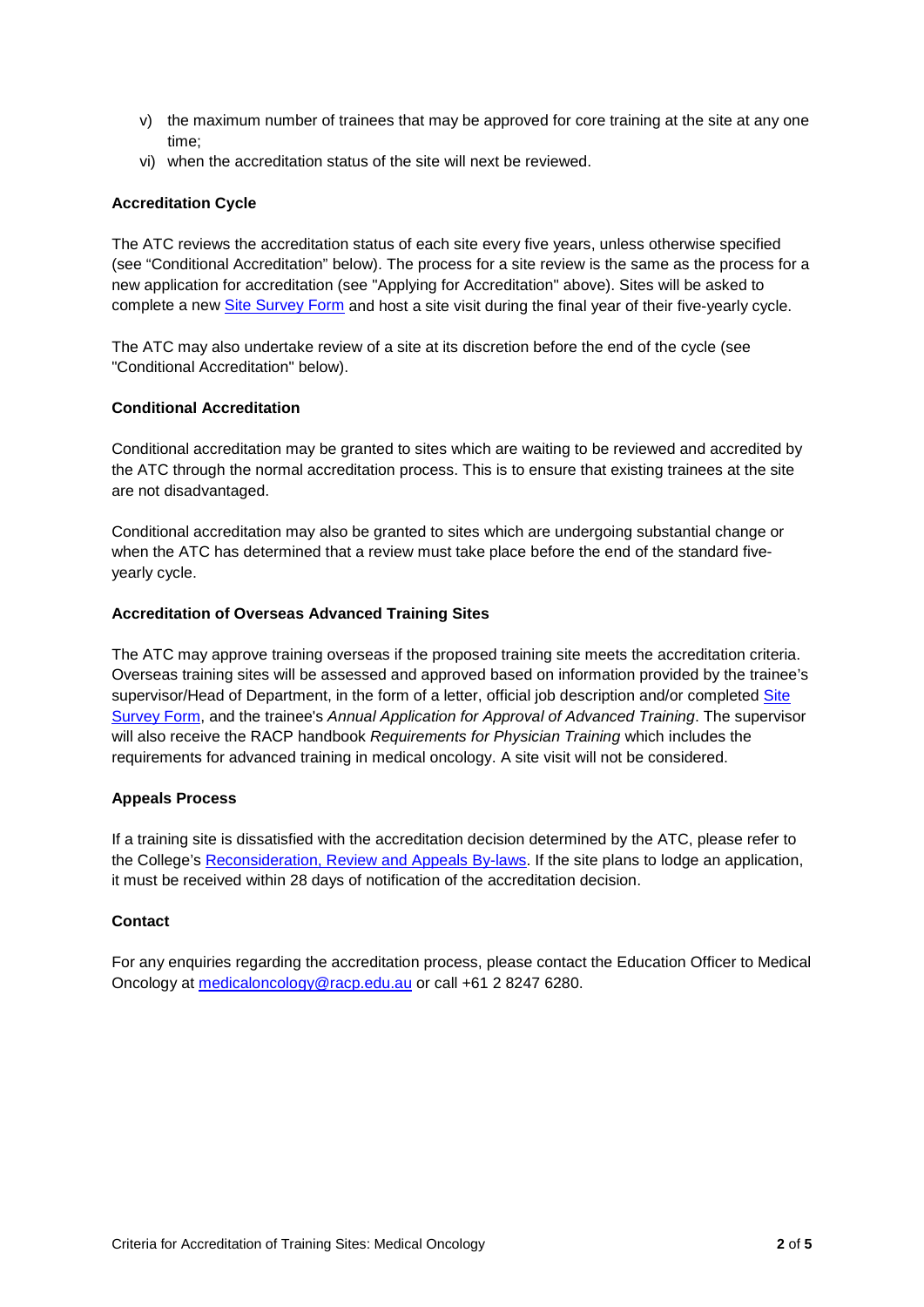# **Accreditation Criteria**

The following criteria will be considered in accreditation of a site.

| <b>Supervision</b>                                                                                                                                            |                                                                                                                                                                                                                                                                                |  |
|---------------------------------------------------------------------------------------------------------------------------------------------------------------|--------------------------------------------------------------------------------------------------------------------------------------------------------------------------------------------------------------------------------------------------------------------------------|--|
| The Medical Oncology Department shall provide appropriate supervision for advanced training.                                                                  |                                                                                                                                                                                                                                                                                |  |
| <b>RACP STANDARD</b>                                                                                                                                          | <b>MINIMUM REQUIREMENTS</b>                                                                                                                                                                                                                                                    |  |
| 1.1 There is designated supervisor<br>for each Trainee.                                                                                                       | <b>1.1.1</b> A designated consultant medical oncologist,<br>FRACP, shall be available on a fulltime basis and be able<br>to supervise trainees at all times.                                                                                                                   |  |
|                                                                                                                                                               | 1.2.1 For diversity of practice and experience, the<br>Department should have at least two full time medical<br>oncologists (or equivalent) on staff.                                                                                                                          |  |
| 1.2 Trainees have access to<br>supervision, with regular meetings.                                                                                            | 1.2.2 A consultant medical oncologist shall provide<br>backup cover for trainees involved in after-hours work on-<br>call.                                                                                                                                                     |  |
|                                                                                                                                                               | 1.2.3 A medical oncologist shall ensure that the trainee is<br>involved in all aspects of the running of the Department<br>during the training period, including inpatient and<br>outpatient medical management, student and<br>postgraduate teaching, quality assurance, etc. |  |
| 1.3 Supervisors are RACP approved<br>and meet any other specialty<br>specific requirements regarding<br>qualifications for supervisors.                       | 1.3.1 A consultant medical oncologist who has met<br>RACP defined supervisor requirements shall supervise<br>the trainee. The nominated supervisor should be at least<br>three years post obtaining their FRACP.                                                               |  |
|                                                                                                                                                               | 1.3.2 Nominated supervisors are recommended to have<br>completed RACP SPDP supervisor courses at least once<br>every 5 years.                                                                                                                                                  |  |
| 1.4 Supervisors are supported by<br>the setting or network to be given<br>the time and resources to meet<br>RACP requirements and criteria on<br>supervision. |                                                                                                                                                                                                                                                                                |  |

### **2. Facilities and Infrastructure**

The Medical Oncology Department shall provide a suitable infrastructure for advanced training.

| <b>RACP STANDARD</b>                                                                                                       | <b>MINIMUM REQUIREMENTS</b>                                                                             |
|----------------------------------------------------------------------------------------------------------------------------|---------------------------------------------------------------------------------------------------------|
| 2.1 There are appropriate facilities<br>and services for the type of work<br>being undertaken.                             | <b>2.1.1</b> The hospital access to an ICU, ED, and pharmacy<br>service.                                |
|                                                                                                                            | <b>2.1.2</b> There is an oncology day unit (infusion centre) on<br>site                                 |
| 2.2 Each trainee has a designated<br>workspace, including a desk,<br>telephone and IT facilities.                          | <b>2.2.1</b> There is office space for the use of the Trainee,<br>including IT facilities.              |
|                                                                                                                            | 2.2.2 There is clinic space available for the Trainee to<br>review outpatients.                         |
| 2.3 There are facilities and<br>equipment to support educational<br>activities, such as study areas and<br>tutorial rooms. | 2.3.1 There are meeting rooms and other facilities<br>available for the activities under criterion 4.1. |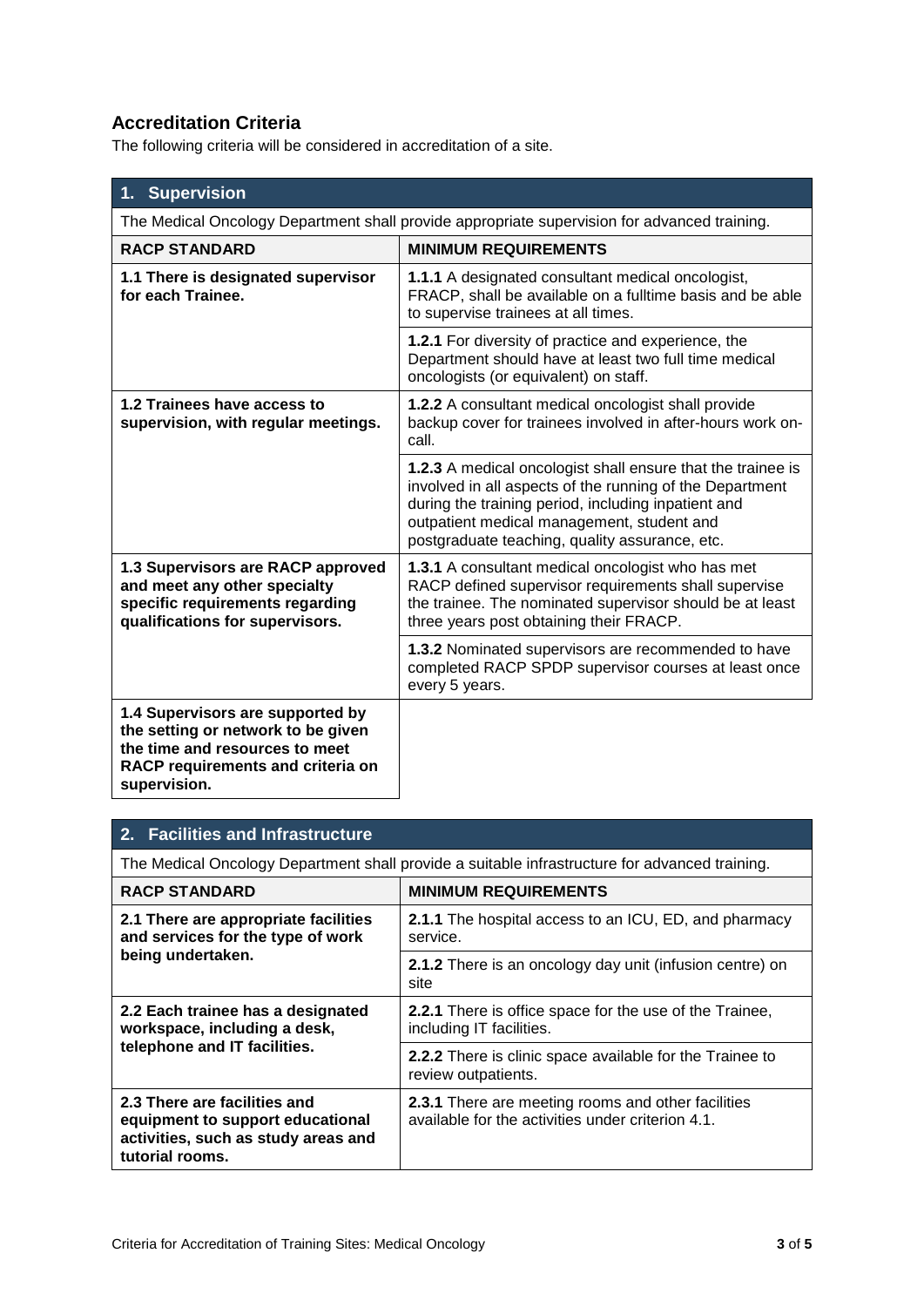## **3. Profile of Work**

The Medical Oncology Department shall provide a sufficient workload of clinical material for advanced training.

| <b>RACP STANDARD</b>                                                                        | <b>MINIMUM REQUIREMENTS</b>                                                                                                                                                                                                                                                                                        |
|---------------------------------------------------------------------------------------------|--------------------------------------------------------------------------------------------------------------------------------------------------------------------------------------------------------------------------------------------------------------------------------------------------------------------|
| 3.1 The setting shall provide a<br>suitable workload and appropriate<br>range of work.      | <b>3.1.1</b> The trainee shall have a suitable workload and<br>appropriate range of work determined by the Medical<br>Oncology Advanced Training Curriculum and Medical<br><b>Oncology Advanced Training Program Requirement</b><br>Handbook (available from the RACP website). The range<br>of work will include: |
|                                                                                             | Regular weekly outpatient clinics                                                                                                                                                                                                                                                                                  |
|                                                                                             | Minimum of 3 outpatient clinics per week<br>$\circ$<br>(averaged over 6 months)                                                                                                                                                                                                                                    |
|                                                                                             | Clinics must be attended and supervised<br>$\circ$<br>by a consultant                                                                                                                                                                                                                                              |
|                                                                                             | Should include a mix of new patients and<br>O<br>follow-up consultations (reviews while on<br>treatment and patients in long-term follow<br>up)                                                                                                                                                                    |
|                                                                                             | Sufficient number of new patients with a variety<br>of common malignancies                                                                                                                                                                                                                                         |
|                                                                                             | Minimum of 3 new patients per week<br>$\circ$<br>(outpatients or inpatient consults)                                                                                                                                                                                                                               |
|                                                                                             | Care of inpatients<br>$\bullet$                                                                                                                                                                                                                                                                                    |
|                                                                                             | Inpatient consultations<br>$\bullet$                                                                                                                                                                                                                                                                               |
|                                                                                             | Unplanned review of patients in the oncology day<br>$\bullet$<br>unit                                                                                                                                                                                                                                              |
|                                                                                             | Exposure to appropriate procedures including<br>$\bullet$<br>prescribing chemotherapy                                                                                                                                                                                                                              |
|                                                                                             | Attendance at MDT meetings                                                                                                                                                                                                                                                                                         |
|                                                                                             | 3.1.2 The institution shall provide linked services with a<br>department of Haematology, Radiation Oncology or<br>Palliative Medicine, headed by an accredited specialist<br>(FRACP, FRCPA, FRACR, FAChPM).                                                                                                        |
| 3.2 Trainees participate in quality<br>and safety activities.                               | 3.2.1 Active quality assurance program to support<br>assessment of quality and safety.                                                                                                                                                                                                                             |
| 3.3 There is the capacity for project<br>work (including research) and<br>ongoing training. | 3.3.1 The Department shall provide opportunities for<br>research in clinical or laboratory aspects of medical<br>oncology and clinical trials for each trainee.                                                                                                                                                    |
|                                                                                             | 3.3.2 The trainee will need to conduct at least one<br>research project during their advanced training.                                                                                                                                                                                                            |

| 4. Teaching and Learning                                                                                                     |                                                                                                                                                                     |
|------------------------------------------------------------------------------------------------------------------------------|---------------------------------------------------------------------------------------------------------------------------------------------------------------------|
| The Medical Oncology Department should provide encouragement for trainees to undertake<br>research during advanced training. |                                                                                                                                                                     |
| <b>RACP STANDARD</b>                                                                                                         | <b>MINIMUM REQUIREMENTS</b>                                                                                                                                         |
| 4.1 There is an established training<br>program or educational activities,<br>such as multidisciplinary meetings,            | 4.1.1 The trainee should be an active member of<br>regularly scheduled interdisciplinary clinical meetings,<br>medical oncology clinical meetings and MDT meetings. |